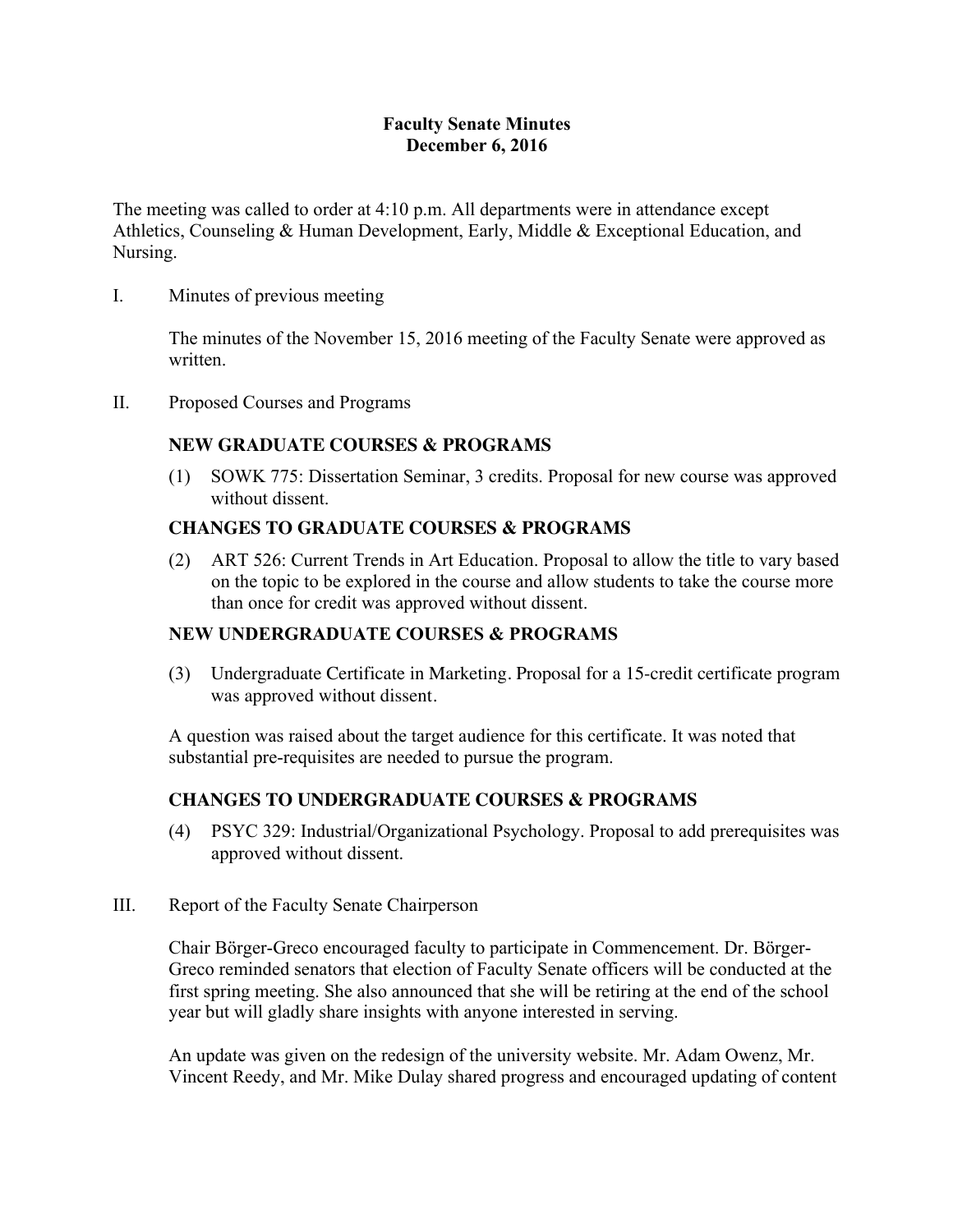to be migrated or removal of old pages. It was noted that input will be collected from stake holders, including students.

IV. Report of the Student Senate

Mr. James Duncan reported that Student Senate awarded 40 \$250 textbook grants and is completing elections.

V. Report of the Graduate Student Association

None

VI. Report of the Administrative Officers

#### **Associate Provost**

Associate Provost Adams urged faculty to attend graduation.

#### **Dean**

Dean DeSantis reported solid enrollments for winter courses that keep us on target for budget needs.

VII. Curricular Notices

None

VIII. Reports of the Faculty Senate Standing Committees

## **GCPRC**

#### **NEW GRADUATE COURSES & PROGRAMS**

- (1) EMGT 609: Disaster Response and Long-Term Recovery, 3 credits. Proposal for new course.
- (2) ENGL 616: The Documentary, 3 credits. Proposal for new course.

#### **CHANGES TO GRADUATE COURSES & PROGRAMS**

(3) ECHD 511: Early Childhood Education in Today's Society. Proposal to update course number, title, description, and outcomes.

#### **CHANGES TO GRADUATE POLICY**

(4) Academic Standing Policy. Proposal to address academic appeals and dismissals for graduate students.

## **AOAC**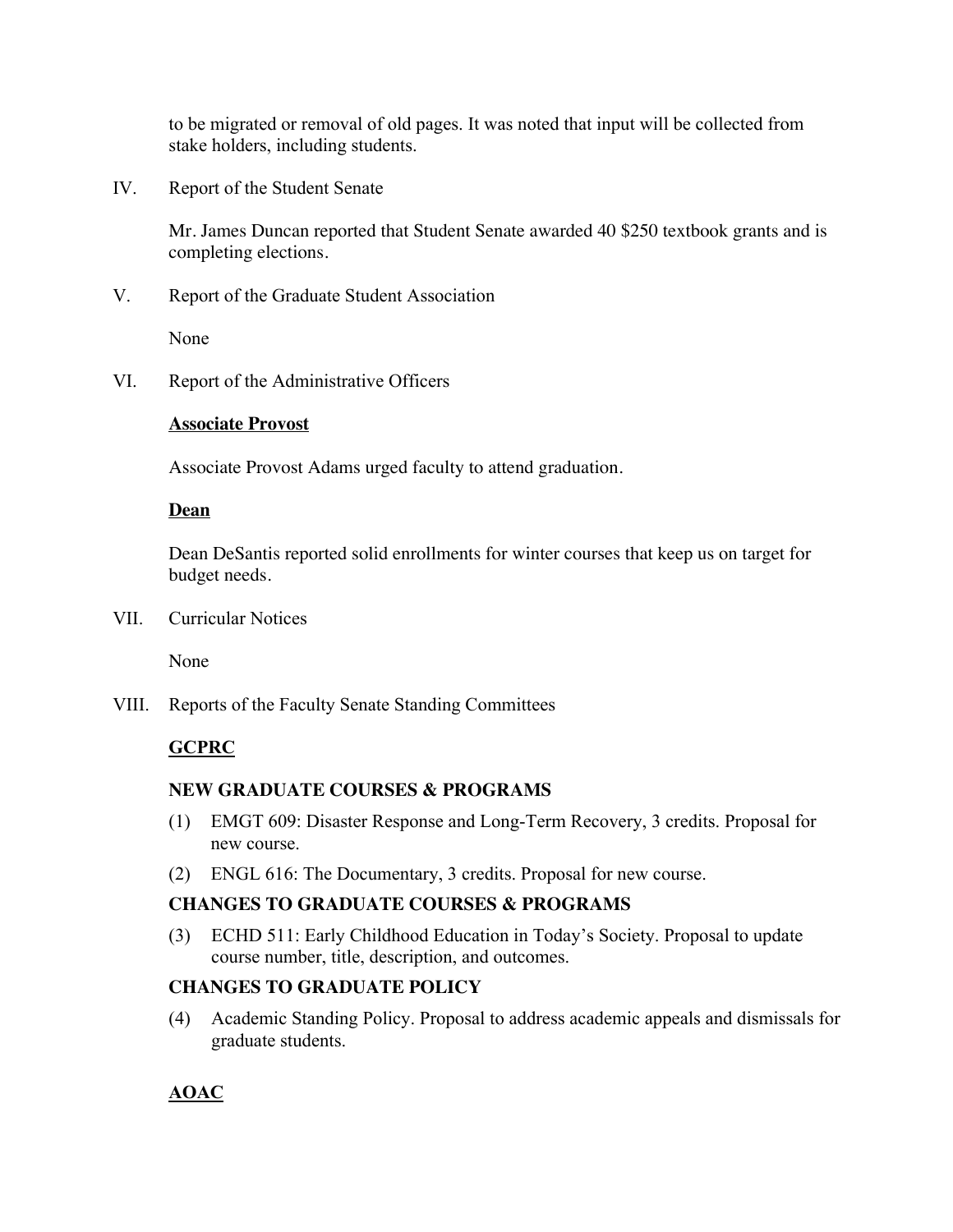Dr. Robyn Davis reported on rubrics with tutorial videos to help faculty promote General Education integration with coursework, the assessment luncheon to be held in the spring, and work on developing resources for evaluating scientific literacy and quantitative reasoning.

A question was raised about how to improve participation of student members on campus committees to allow better consideration of student perspectives. Mr. Duncan offered to speak with Student Senate President Pierre about promoting participation.

# **Cooperative & Experiential Learning**

Dr. Robyn Davis announced Career Week and the Job/Internship Fair to be held in the spring semester. She reported 243 students had internships in the summer and fall of 2016. Dr. Davis commented on lower student attendance and overall satisfaction at the most recent job fair and ways to help employers and students match skills beyond just defined majors or programs.

# **APC**

Senator Adyanga discussed proposed changes made to the Curriculum Approval Process based on previous feedback and noted the proposed Area Curriculum Committee document in standardized format. He also introduced proposed updates to the Study Abroad policy for consideration.

IX. Reports of the Faculty Senate Special Committees

None

X. Faculty Emeriti

A Piperberg/A. Miller motion that Dr. Susan M. DiBartolomeis be granted the honorary title of Associate Professor of Biology Emerita was approved without dissent.

A Blazer/Baker motion that emeriti statements no longer be read aloud at Senate meetings was not approved.

XI. Other/New Business

None

Meeting was adjourned at 5:19 p.m.